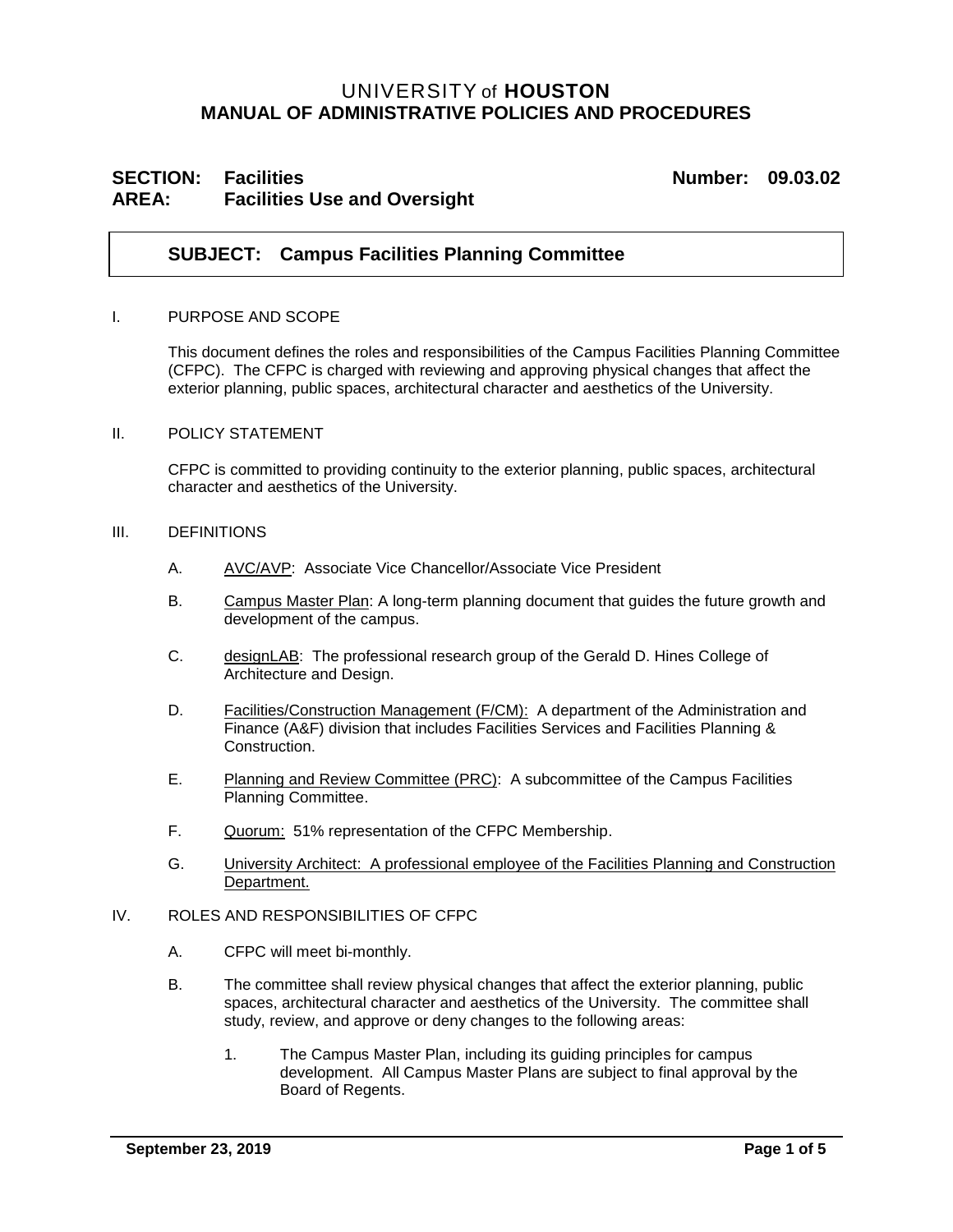- 2. Implementation and phasing for the Campus Master Plan.
- 3. Site selection for new construction, including public art installations, and major building additions.
- 4. Exterior modifications or additions to the University, including major landscaping, public art installations, new construction, and major renovation.
- 5. Exterior demolition of buildings, and impacts to exterior planning.
- 6. Exterior signage that is outside the approved signage guidelines or standards currently in place.
- 7. Road relocations owned by the University.
- C. CFPC Membership
	- 1. CFPC will consist of the following representatives:
		- a. AVC/AVP of Facilities/Construction Management
		- b. Executive Director of University Architect, Facilities Planning and Space Management
		- c. Executive Director of Facility Services
		- d. Dean of the College of Architecture and Design
		- e. Representative appointed by Faculty Senate\*
		- f. Representative appointed by the Provost Office\*
		- g. Representative appointed by Staff Council\*
		- h. Representative appointed by the Division of Student Affairs and Enrollment Services (DSAES)\*
		- i. Representative appointed by the Division of Research (DOR)\*
		- j. Representative appointed by the Division of Marketing, Communication and Media Relations\*
		- k. Representative appointed for Sugar Land/Katy Campus\*
		- l. Representative appointed by Student Government Association (SGA)\*
		- m. Representative appointed by UH Public Art Committee\*
		- n. Representative appointed by the Division of University Advancement\*

\*Serve a one-year appointment and schedule of attendance is based on the UH Fiscal Year. Renewal appointments are acceptable.

- 2. Supporting Ex-Officio committee members:
	- a. University Architect Facilities Planning
	- b. A representative from –designLAB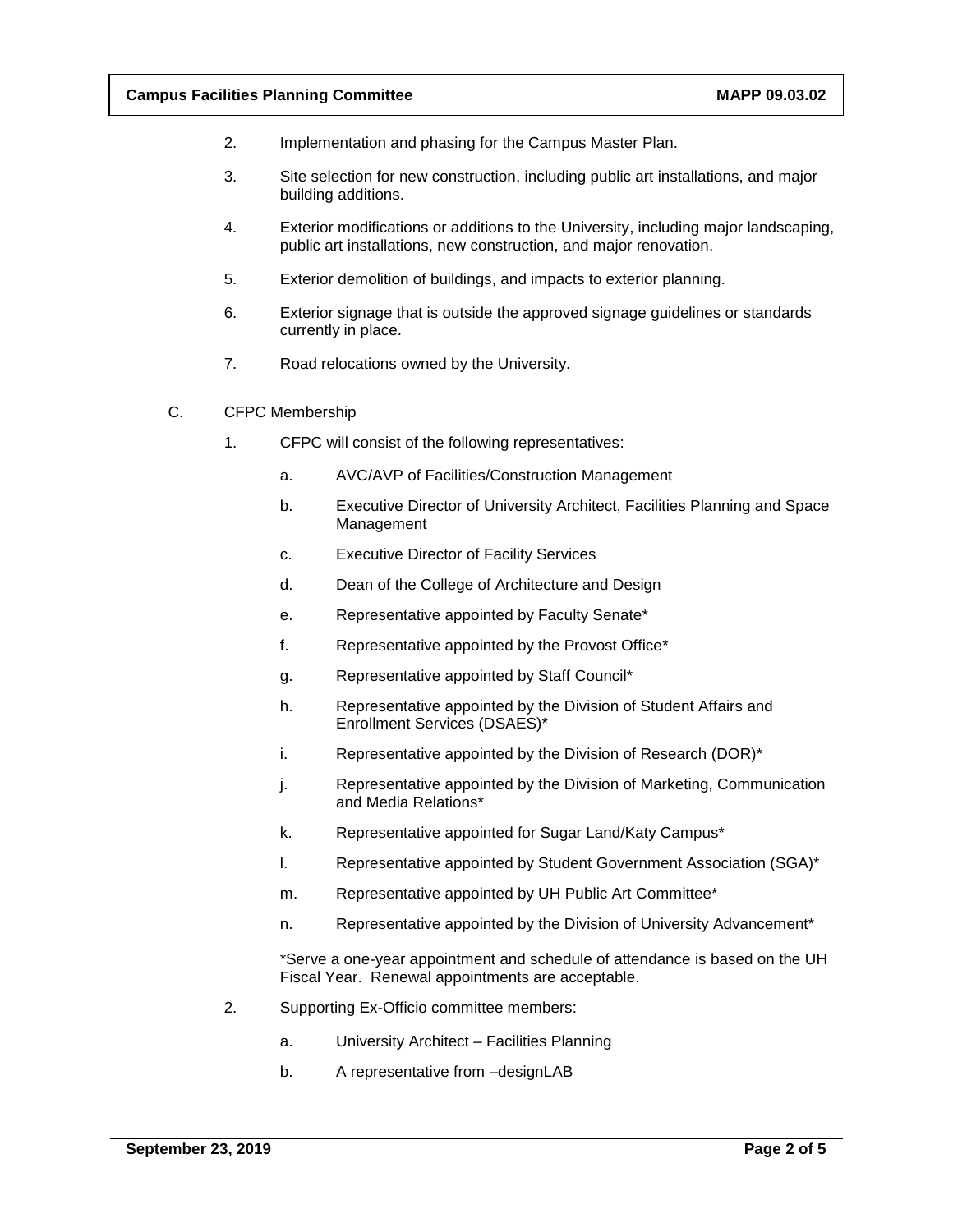- c. A representative appointed by the Committee Chair on an as needed basis.
- 3. The chair person will be the AVC/AVP of Facilities/Construction Management.
- D. The Planning and Review Committee (PRC) will meet and review all project requests prior to the CFPC bi-monthly meeting.
- E. PRC Membership
	- 1. The Committee will consist of the following representatives:
		- a. University Architect
		- b. A representative from designLAB.
	- 2. Committee Review Process:
		- a. An F/CM representative or campus client will submit a project request utilizing the standard template to the University Architect at least one week prior to the scheduled committee meeting.
		- b. The University Architect will verify all necessary information is accurate to present at the PRC meeting. The University Architect may require the F/CM representative or campus client to resubmit its project request to address any questions, comments, or to provide additional required information. The purpose of the University Architect's review is to ensure the project request adheres to the standard template and includes all necessary information so that the PRC may conduct a complete review.
		- c. The F/CM representative presents the project to the PRC.
		- d. The PRC reviews and verifies all proposed projects meet CFPC criteria and provides any necessary feedback. The F/CM representative must have approval from the PRC prior to the CFPC meeting submission.
		- e. If approved by the PRC, the project is placed on the CFPC project list for recommended approval recommendation with a vote at the next scheduled meeting.
		- f. Projects not approved by the PRC will need to be revised and resubmitted through the PRC.
	- 3. PRC Checklist

The following Evaluation Criteria Table will be used to determine if a project is ready to proceed to the CFPC committee: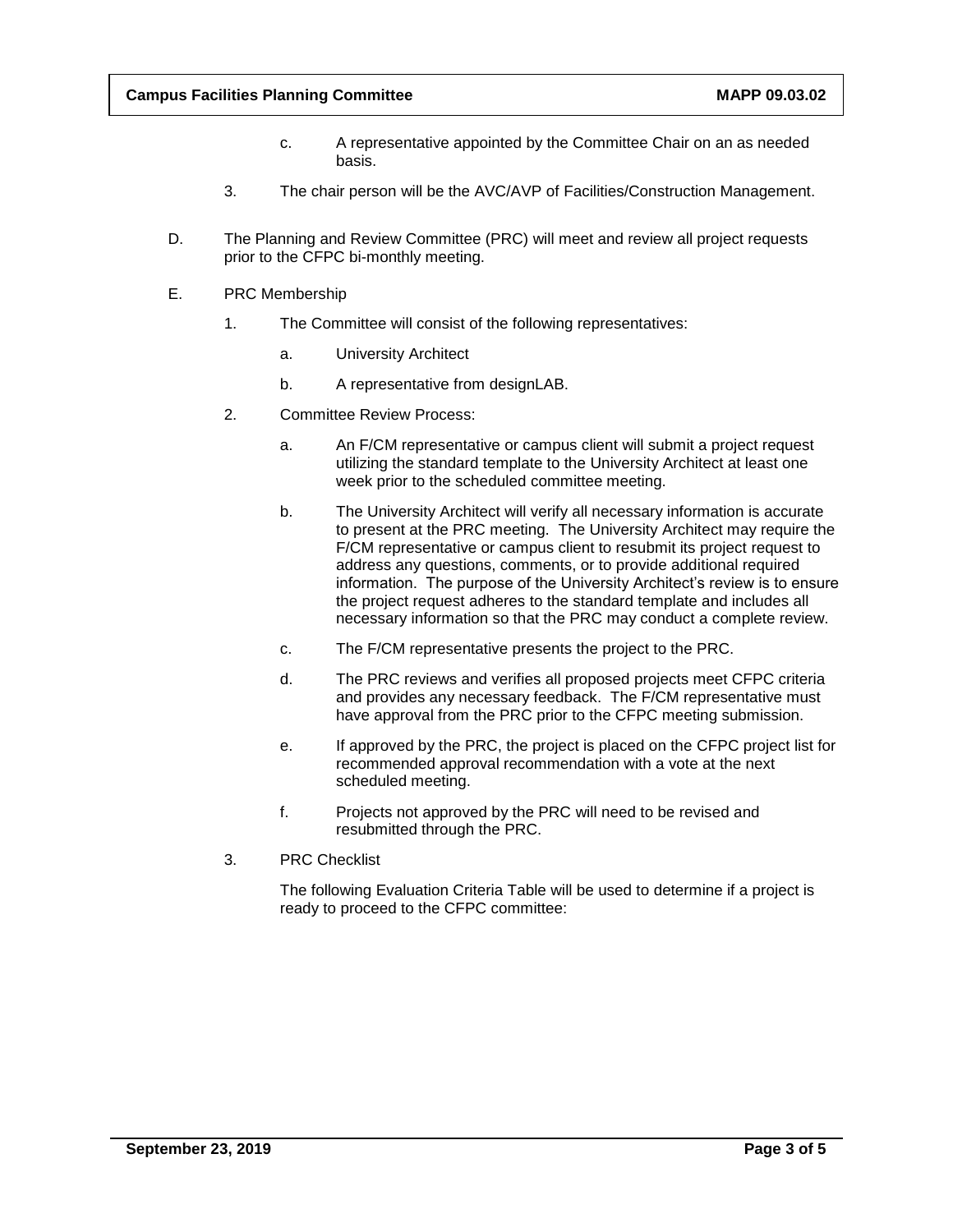### **EVALUATION CRITERIA TABLE**

| <b>Meets Criteria</b> | <b>Does Not Meet</b><br><b>Criteria</b> | <b>Description</b>                                                                 |
|-----------------------|-----------------------------------------|------------------------------------------------------------------------------------|
|                       |                                         | Follows CFPC template.                                                             |
|                       |                                         | Clearly portrays the scope of the project.                                         |
|                       |                                         | Request meets CFPC project criteria and<br>Campus Design Guidelines and Standards. |

### V. CFPC REVIEW PROCESS

- A. The F/CM representative will present the PRC-approved project to the CFPC in the standard template for CFPC approval.
- B. Project must be approved by majority vote and a quorum must be present when voting on the approval of a project.
- C. If an email voting process is needed for a non-emergency request, the voting committee members have ten days to respond. In the event a committee member does not cast a vote in the allotted time, then concurrence is assumed for the request.
- D. If an email voting process is needed for an emergency request, the voting committee members have three days to respond with a vote. In the event a committee member does not cast a vote in the allotted time, then concurrence is assumed.
- E. Projects not approved by the full committee will need to be revised and resubmitted through the PRC.
- F. If a CFPC member is absent for two or more meetings within their defined term, the organizational body will be required to provide a replacement representative.
- G. A CFPC member may delegate a representative to serve in their absence and have a proxy vote for up to two meetings.

### VI. REVIEW AND RESPONSIBILITY

Responsible Party: Associate Vice President for Facilities/Construction Management

Review: Every five years